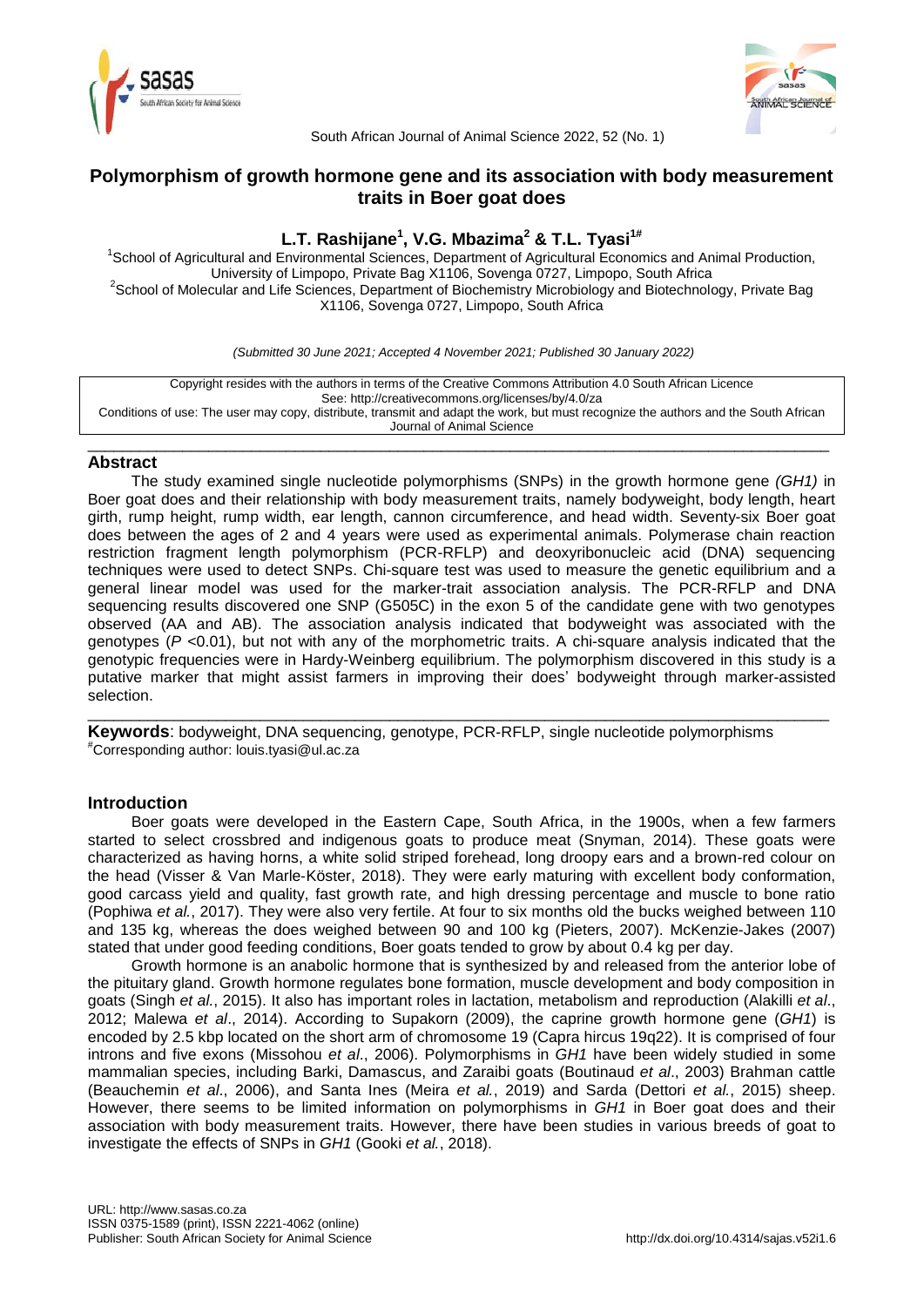The goal of this study was to identify genetic markers in *GH1* that might be useful in selection to increase the size Boer goats. Hence, the objectives were i) to identify SNPs within *GH1* in Boer goat does, and ii) to assess the association of these SNPs with the weight and body measurements of Boer goat does.

### **Materials and Methods**

The study was conducted at Tivolie Farm in Alldays, Blouberg local municipality, Limpopo, South Africa. A total of 76 Boer goat does between the ages of 2 and 4 years were used. All procedures were performed according to the standards and protocols set by the University of Limpopo Animal Research Ethics Committee (AREC) number AREC/11/2020: PG.

Blood samples were taken from the jugular vein of 76 healthy Boer goat does with the help of a veterinarian. The blood samples were collected in 10 ml ethylene diamine tetra acetic acid (EDTA) tubes and chilled until the genomic DNA was extracted. Genomic DNA was extracted and purified from the whole blood samples using a genomic DNA isolation kit (Neogen, Lansing, Michigan, USA) with minor modifications to the protocol.

A polymerase chain reaction (PCR) was performed to amplify the growth hormone gene. All primers were designed using Primer Premier 5 software (PREMIER Biosoft International, San Francisco, California, USA) and the sequence of *GH1.* The sequences of the forward and reverse primers for the amplification of the *GH1* in the current study were as follows:

Forward: 5' – ACACCCAGGTTGCCTTCTGC -3' and

Reverse: 5' - GTCCGAGGTGCCAAACACCA -3'.

PCR was carried out in a 50 μl tubes containing 3 μl genomic DNA, 25 μl master mix, 1 μl forward, 1 μl reverse primers and 20 μl de-ionised double-distilled water. Thermal cycling conditions included an initial denaturing step of 94 °C for 5 min, followed by 32 cycles of 95 °C for 30 seconds, 52.9 °C for 30 seconds, 72 °C for 1 minute and final elongation at 72 °C for 5 minutes. The amount of 1.2% agarose gel electrophoresis was used to analyse amplicons. The gel was stained with ethidium bromide visualized and photographed under a UV trans-illuminator.

The RFLP procedure used the Hae*III* enzyme. It was carried out in 55 μl tubes containing 2 μl of the PCR product, 5 μl of 10 x buffer, 47 μl water and 1 μl of fast restriction enzyme. The reaction mixture was incubated at 36.2 °C for 1 hour. The digested products were initially separated by electrophoresis on a 1.2% agarose gel. The gel was stained with ethidium bromide and the bands were visualized and photographed under a UV trans-illuminator.

The PCR products were purified and sent to Inqaba Biotechnology Company in Pretoria, South Africa, for DNA sequencing. To identify the SNPs, sequence alignment was performed using NCBI/BLAST/blastn suite.

PCR-RFLP was performed to determine SNPs. The POPGENE software (version 1.32, University of Alberta, Canada) for population genetic analysis was used to calculate allele and genotype frequencies. A chi-square test was used to assess the allele frequencies for Hardy-Weinberg equilibrium. The GLM procedure of SAS (version 9.4, SAS Institute Inc., Cary, North Carolina, USA) was used for the marker-trait association analysis as follows:

$$
Y_{ij} = \mu + G_i + e_{ij}
$$

where:  $Y_{ij}$  = phenotypic values of traits (bodyweight and measurement traits),

 $\mu$  = population mean,

 $G_i$  = fixed effect of genotype, and

 $e_{ij}$  = random residual error.

### **Results and Discussion**

Descriptive statistics that characterize the Boer goat does are presented in Table 1. These goats were older and generally larger than those studied by Yousuf *et al*. (2020).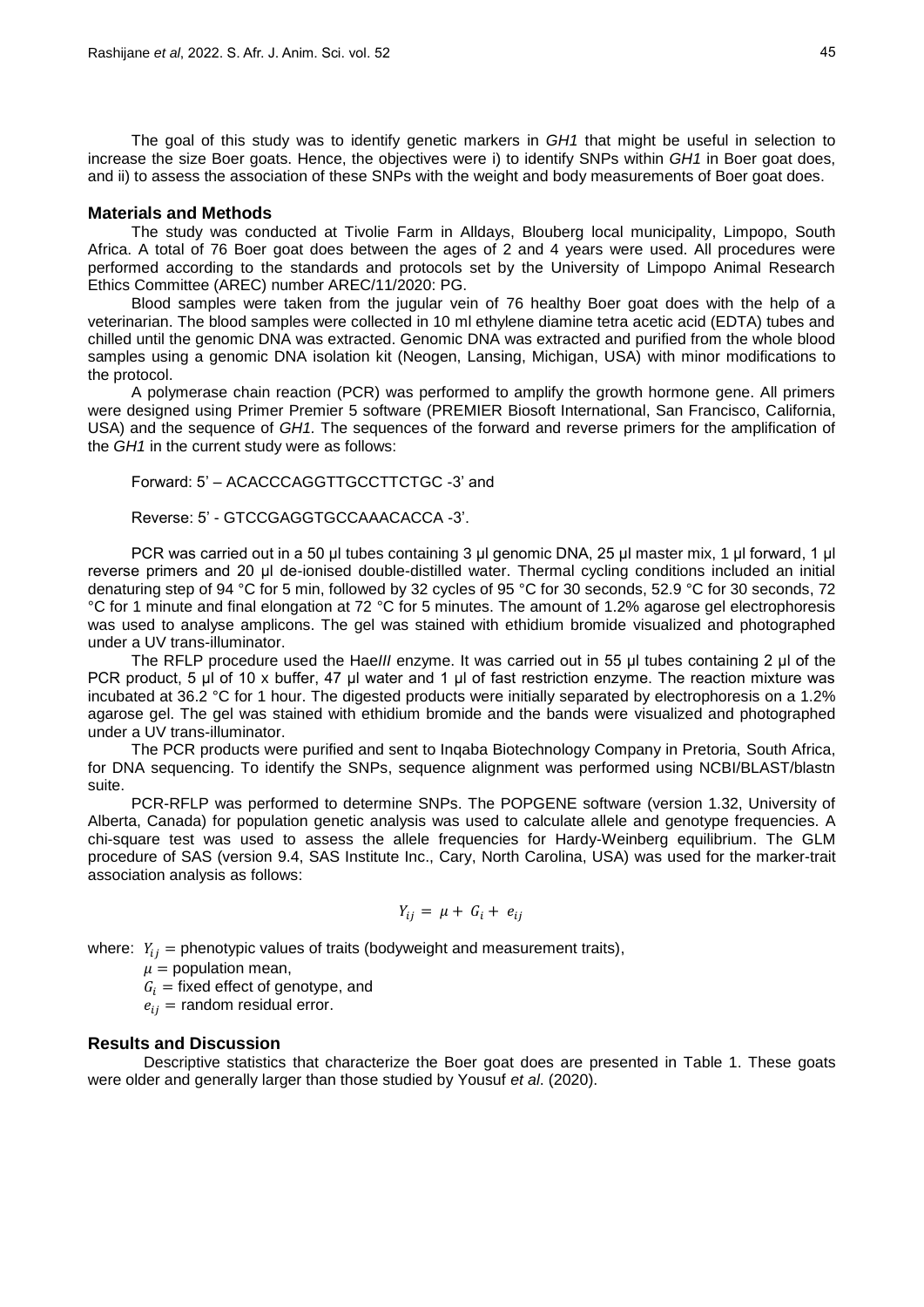| Traits                   | Mean $\pm$ SE    | Standard deviation | Coefficient of<br>variation, % |
|--------------------------|------------------|--------------------|--------------------------------|
|                          |                  |                    |                                |
| Bodyweight, kg           | $45.93 \pm 1.55$ | 13.49              | 29.37                          |
| Body length, cm          | $82.78 \pm 0.89$ | 7.79               | 9.41                           |
| Heart girth, cm          | $91.80 \pm 1.44$ | 10.00              | 10.89                          |
| Rump height, cm          | $69.82 \pm 0.89$ | 7.71               | 11.04                          |
| Rump width, cm           | $22.93 \pm 0.45$ | 3.91               | 17.05                          |
| Ear length, cm           | $21.78 \pm 0.24$ | 2.08               | 9.55                           |
| Cannon circumference, cm | $13.60 \pm 0.31$ | 2.66               | 19.56                          |
| Head width, cm           | $15.00 \pm 0.13$ | 1.13               | 7.53                           |

**Table 1** Descriptive statistics for bodyweight and body measurements traits of Boer goat does

In this study, 654 bp designed primers were cloned for *GH1*. Figure 1 shows the differences in PCR amplicon sizes that resulted from these primers. For further confirmation, the PCR product sequence was compared with the DNA sequence. The nucleotide sequence findings confirmed that only two alleles were found for all the Boer goat does and indicated that the primer pair that was used amplified these *GH1* alleles The PCR-RFLP banding patterns were identified for target sequence polymorphism. In all 76 Boer goats does, PCR-RFLP confirmed that the SNP in *GH1* recognized AA and AB genotypes (Figure 2). DNA sequencing indicated this polymorphism was a G/C transition on the *GH1* fragment at the coding region of exon 5, base 505 site (Figure 3).



**Figure 1** Goat *GH1* PCR-RFLP fragment amplifications with the reference ladder (M) for 500 to 900 base pairs



**Figure 2** PCR-RFLP banding patterns indicating a polymorphism in *GH1* of Boer goat does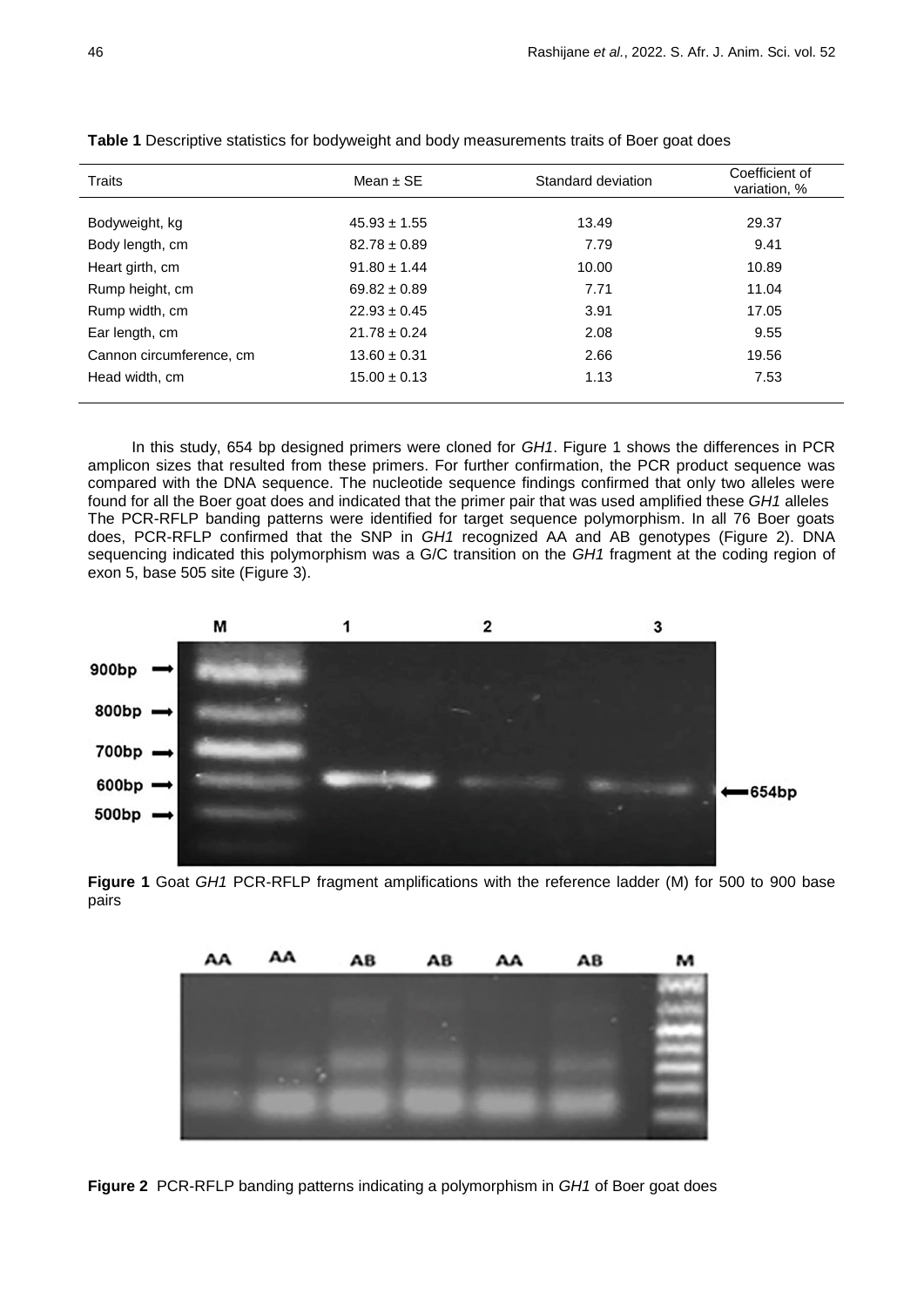

**Figure 3** DNA sequencing result indicating the G505C transition in exon 5 of *GH1*

The allelic and genotypic frequencies for *GH1* are presented Table 2. Two alleles (A and B) were identified. The frequency of the B allele was lower than the A allele in *GH1.* The results also indicated that the AB genotype (0.20) showed a lower genotypic frequency than the AA genotype (0.78). Chi-square ( $X^2$ ) test indicated that the genotypic frequency was not significantly different (*P* >0.05) from the Hardy-Weinberg expectation. The effective number of alleles was 1.24 and the polymorphism information content was 0.18.

**Table 2** Allelic and genotypic frequencies at the single nucleotide polymorphism locus of *GH1* in Boer goat does

| Genotypes | Number of<br>goats | Genotypic frequency | Allele | Allele frequency | Chi-square         |
|-----------|--------------------|---------------------|--------|------------------|--------------------|
| AA        | 60                 | 0.79                |        | 0.89             | $1.53^{\text{ns}}$ |
| AB        | 16                 | 0.21                |        | 0.11             |                    |

ns: *P* >0.05, 1 degree of freedom

Marker-trait association results are shown in Table 3. The findings indicated that the AB genotype was associated significantly more with higher bodyweight than the AA genotype, despite there being no significant association with body length, heart girth, rump height, rump width, ear length, cannon circumference, and head width.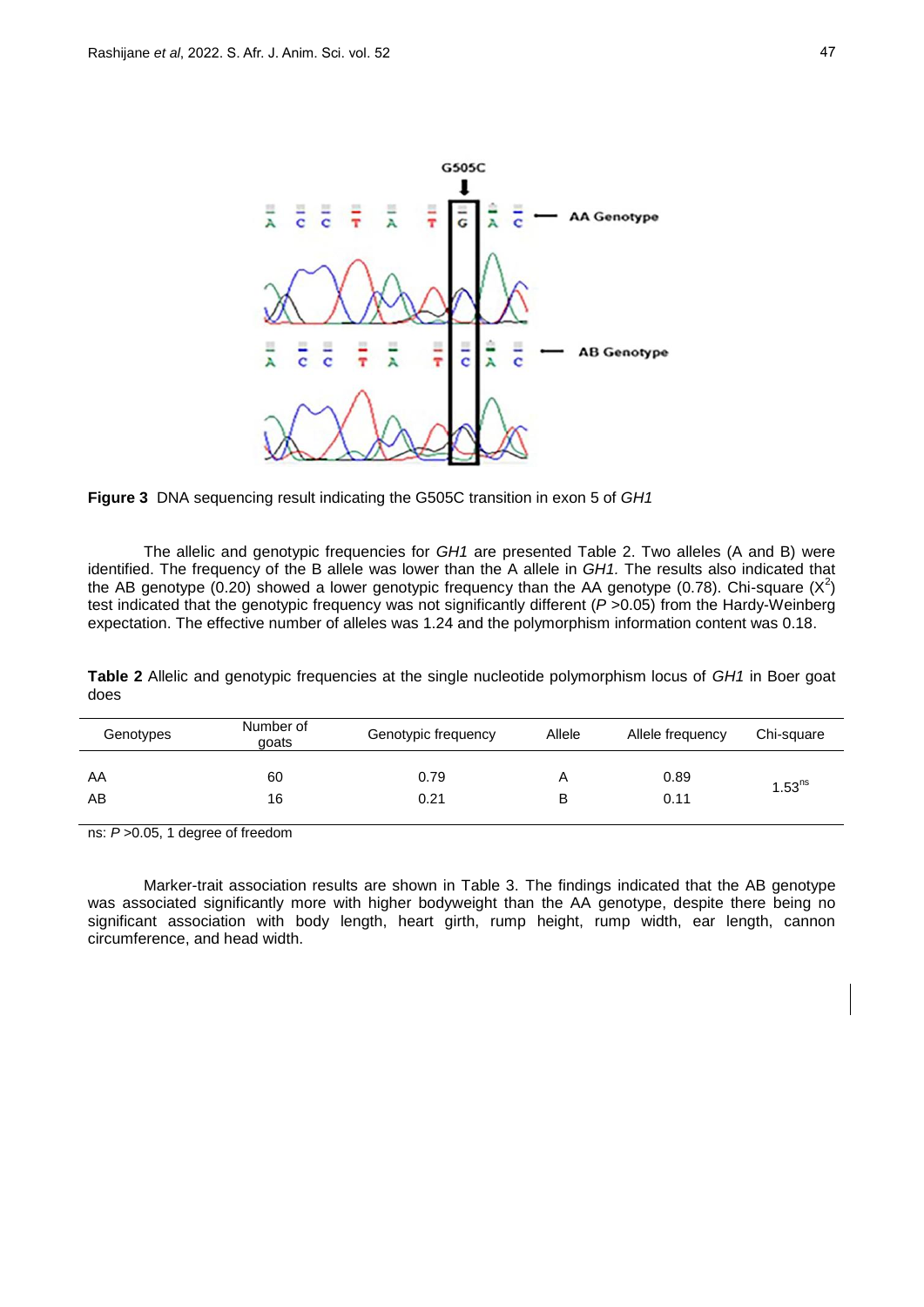| GH1 genotypes      |                    |  |
|--------------------|--------------------|--|
| $AA (n = 60)$      | $AB (n = 16)$      |  |
| $50.51 \pm 2.43^b$ | $63.04 \pm 5.76^a$ |  |
| $85.21 \pm 0.94$   | $85.18 \pm 2.25$   |  |
| $93.39 \pm 1.17$   | $93.91 \pm 2.22$   |  |
| $70.74 \pm 0.85$   | $71.27 \pm 1.52$   |  |
| $22.96 \pm 0.43$   | $23.32 \pm 0.87$   |  |
| $22.25 \pm 0.24$   | $21.27 \pm 0.39$   |  |
| $14.13 \pm 0.29$   | $13.50 \pm 2.24$   |  |
| $15.81 \pm 0.20$   | $15.68 \pm 2.25$   |  |
|                    |                    |  |

**Table 3** Association between the polymorphism in *GH1* and body measurement traits of Boer goat does

The current study aimed to identify genetic markers in *GH1* that might be used for marker-assisted selection of the Boer goats. Similar studies by Gooki *et al*. (2018, 2019) and Amiri *et al*. (2018) observed Hardy-Weinberg equilibria in Raini Cashmere goats and Holstein cattle, respectively. However, An *et al*. (2010), Mahrous *et al*. (2018), and Gitanjli *et al*. (2020) reported contrary findings in Chinese goats, three Egyptian goat breeds (Barki, Damascus, Zariabi) and Gaddi goats, respectively. The association analysis findings of this study showed that AB genotypes were significantly heavier than the AA genotype, but without having a significant effect on body dimensions. DNA sequence revealed that an SNP G505C in exon 5 of the growth hormone gene.

### **Conclusion**

The results suggest that the G505C transition in *GH1* may be used to improve the bodyweight of the Boer goat does without affecting their morphometry. However, the sample size within each genotype was not large. Thus, this study provides a putative genetic marker for marker-assisted selection of Boer goats. More studies are needed to simultaneously consider sequence differences of this region and to better understand the effects of *GH1* on bodyweight and morphometric traits.

#### **Acknowledgments**

The authors acknowledge the financial support from the National Research Foundation (NRF) grant number: 121987.

#### **Authors' Contributions**

LTR, VGM and TLT contributed to the project idea, design and execution of the study. LTR and TLT contributed to the acquisition of data. LTR and VGM contributed to laboratory analyses. LTR and TLT analysed the data. LTR drafted and wrote the manuscript. VGM and TLT reviewed the manuscript critically. All authors have read and approved the finalized manuscript.

#### **Conflict of Interest Declaration**

The authors declare that there is no conflict of interest relative to this work.

#### **References**

- Alakilli, S.Y.M., Mahrous, K.F., Salem, L.M. & Ahmed, E.S., 2012. Genetic polymorphism of five genes associated with growth traits in goat. African J. Biotech. 11, 14738-14748. https://www.ajol.info/index.php/ajb/article/view/129449
- Amiri, S., Jemmali, B., Ferchichi, M.A., Jeljeli, H., Boulbaba, R. & Gara, A.B., 2018. Assessment of growth hormone gene polymorphism effects on reproductive traits in Holstein dairy cattle in Tunisia. Arch. Anim. Breed 61(4), 481-489. DOI: 10.5194/aab-61-481
- An, X.P., Hou, J.X., Wang, L.X., Li, G., Wang, J.G., Song,Y.X., Zhou, G.Q., Han, L., Ling, B.Y. & Cao, B.Y., 2010. Novel polymorphisms of goat growth hormone and effect on growth traits in Chinese goats. Meat Sci. 86, 758-763. DOI: 10.1016/j.meatsci.2010.06.018
- Beauchemin, V.R., Thomas, M.G., Franke, D.E. & Silver, G.A., 2006. Evaluation of DNA polymorphisms involving growth hormone relative to growth and carcass characteristics in Brahman steers. Genet. Mol. Res. 5, 438-447.
- Boutinaud, M.C., Rousseau, D.H., Keisler, H. & Jammes, H., 2003. Growth hormone and milking frequency act differently on goat mammary gland in late lactation. J. Dairy Sci. 86, 509-520. DOI: 10.3168/jds.S0022-0302(03)73629-7